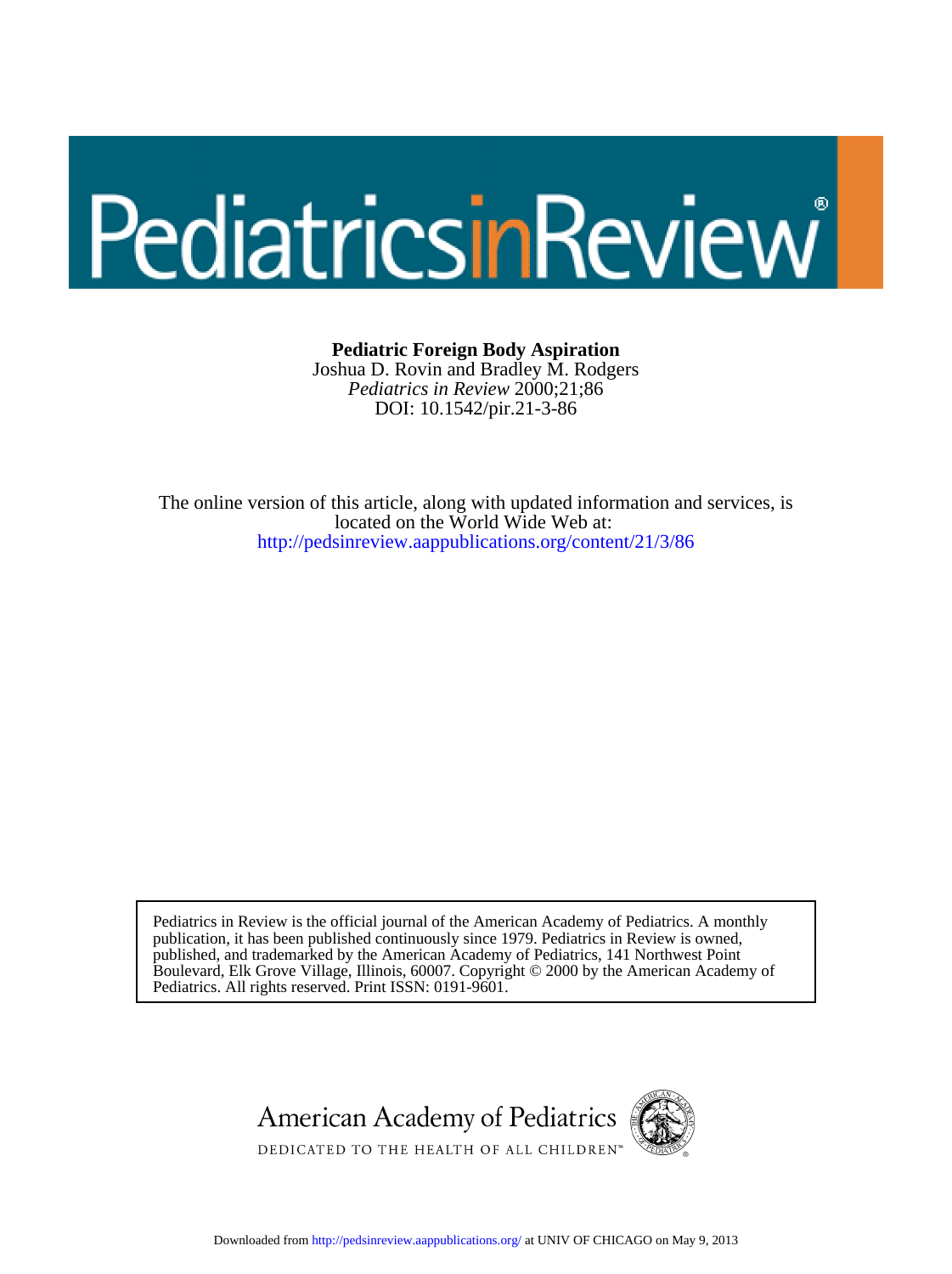# **Pediatric Foreign Body Aspiration**

**Joshua D. Rovin, MD,\* and Bradley M. Rodgers, MD†**

#### **OBJECTIVES**

*After completing this article, readers should be able to:*

- **1. Delineate the signs and symptoms of foreign body aspiration. 2. Explain the process of evaluating for suspected foreign body**
- **aspiration. 3. Describe the possible radiographic manifestations of foreign body**
- **aspiration. 4. Explain the management of foreign body aspiration in children.**
- **5. Delineate the potential late complications of foreign body aspiration.**

# **Epidemiology**

Aspiration of foreign bodies by children can lead to serious illness and sometimes even death. According to National Safety Council statistics, in 1995, mechanical suffocation accounted for 5% (167) of all unintentional deaths among children in the United States younger than 4 years of age. Most of these deaths occurred in children younger than 1 year of age (81 deaths, accounting for 10% of all unintentional deaths in children younger than 1 year of age). Fortunately, the number of deaths has decreased over the past decade, which has been attributed to better education of the public and stricter guidelines for toy manufacturers. Nevertheless, foreign body aspiration continues to account for a significant number of preventable childhood deaths.

Younger children are at the highest risk for accidental foreign body aspiration. This increased incidence has been attributed to several factors among younger children, including that they: 1) have the tendency to put small objects into their mouths; 2) often cry, shout, run, and play with objects in their mouths; and 3) do not have molars to chew certain foods adequately. Most studies show that fewer than 15% of foreign body aspirations occur among children older than 5 years of age. Boys comprise more than 50% of all cases of foreign body aspiration. By

far, the objects aspirated most frequently are organic or food matter. In North America, peanuts are most common (Table 1).

Unlike aspiration in adults, there is only a slight propensity for objects to lodge on the right side in children. Some studies even demonstrate a higher incidence of foreign bodies on the left side. This observation may be explained by children having symmetric bronchial angles until about 15 years of age. It is not until that age that the aortic knob fully develops, displacing the left mainstem bronchus and creating a more obtuse angle at the carina.

### **Diagnosis**

The most important piece of data for a clinician to have when evaluating a child who possibly has aspirated a foreign body is an accurate history provided by a witness to the event. Unfortunately, a reliable witness is not always available. Even with a good history for aspiration provided by a witness, children sometimes are asymptomatic at presentation. Therefore, it is important to evaluate the child who presents with a reliable history of aspiration thoroughly, even in the absence of physical findings.

The classic history can include an acute choking episode followed by coughing, wheezing, and even stridor. A history of one or more of these symptoms is present in greater than 90% of children who aspirate foreign bodies. Often temporary perioral cyanosis can follow these initial symptoms. A fever may be present. If the child has been febrile,

it is important to consider the possibility that the object may be contaminated or chemically irritating. Alternatively, the aspiration may have occurred weeks or even months earlier, causing the child to develop an obstructive pneumonia or lung abscess. It is important to entertain the diagnosis of chronic foreign body aspiration in children who present with unexplained recurrent pneumonia or lung abscesses.

Physical findings include cough, tachypnea, diminished breath sounds, wheezing, stridor, dyspnea, cyanosis, and suprasternal retractions. However, the absence of any of these findings does not preclude the possibility of foreign body aspiration. Absence of breath sounds on auscultation of the chest occurs in 30% to 60% of affected children and is suggestive of total airway obstruction. However, the presence of normal bilateral breath sounds does not exclude the diagnosis. Some authors have advocated use of the two-headed stethoscope to help in assessing breath sounds. Although this device can assist in making the diagnosis, it never should be used to exclude the diagnosis of foreign body aspiration. As stated earlier, if there is a reliable history for aspira-

### **TABLE 1. Commonly Aspirated Foreign Bodies**

# **Organic**

- *Food*
	- —Peanuts —Popcorn
	- —Seeds
	- —Hot dogs
	- —Vegetable matter
- *Nonfood*
- —Bones

#### **Inorganic**

- Toy parts
- Crayons
- Pen tops
- Tacks
- Pins
- Nails
- Screws
- Bullets and casings

*<sup>\*</sup>Division of Pediatric Surgery, Children's Medical Center, University of Virginia Health Sciences Center, Charlottesville, VA. † Editorial Board.*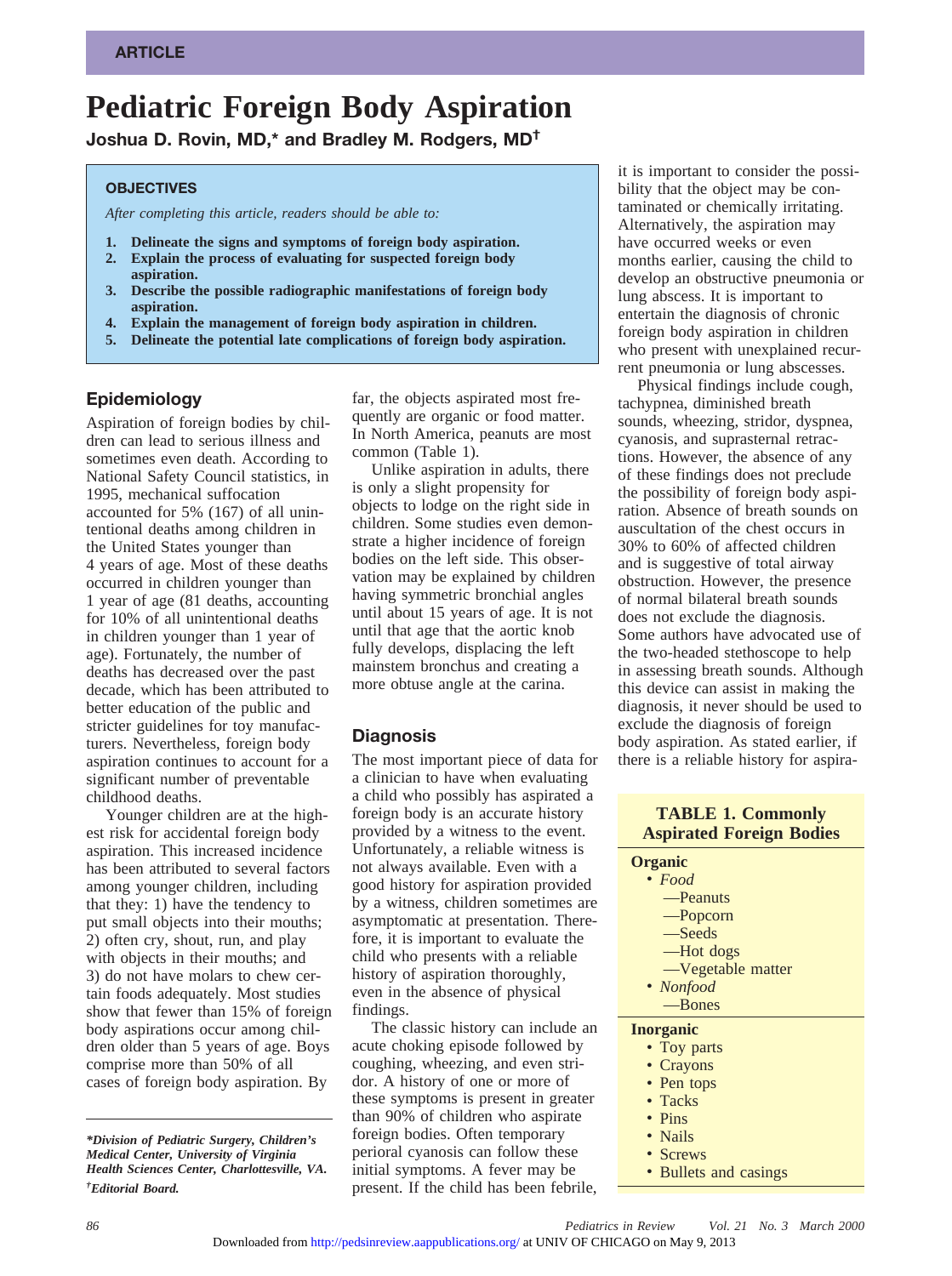#### **EAR, NOSE, THROAT Foreign Body Aspiration**



*FIGURE 1. Anteroposterior (A) and lateral (B) radiographs demonstrating a radiopaque tracheal foreign body. This ten penny nail, extending from the larynx to the carina, was removed successfully under general anesthesia with a laryngoscope.*

tion, the child should be evaluated further.

Most foreign bodies aspirated by children are radiolucent. Therefore, radiographs primarily are useful for detecting only the indirect signs of foreign body aspiration, such as air trapping or atelectasis. Common radiographagic findings are listed in Table 2. Routine diagnostic imaging consists of anteroposterior and lateral chest radiographs (Fig. 1). It is important to include the entire neck in these studies or specific neck radiographs should be obtained. The use of inspiratory and expiratory anteroposterior chest radiographs often will help lateralize the foreign body by emphasizing air trapping (Fig. 2). Left and right lateral decubitus films can be helpful in infants and younger children who cannot cooperate with inspiratory and expiratory films. The side with the foreign body usually will not deflate when placed in the dependent position.

Fluoroscopy has been advocated as a more sensitive modality to evaluate movement of the mediastinum and diaphragms. Mu and colleagues (see Suggested Reading) reviewed 343 cases that were evaluated with fluoroscopy, plain chest radiography, or both prior to bronchoscopic removal of the foreign body. Positive radiographic findings were seen

in 213 (62%) of the cases. The most common findings were obstructive emphysema (62%), mediastinal shift (55%), pneumonia (26%), atelectasis (18%), and radiopaque objects (3%). The authors noted that 56% of the chest radiographs obtained within 24 hours of the aspiration appeared normal. In contrast, only 33% of the chest radiographs were normal if more than 24 hours had passed since the aspiration.

Most studies report normal radiographic findings in 10% to 30% of children who have documented foreign body aspiration. As many as 50% of those who have foreign bodies in the trachea can have normal findings on radiography. Therefore,

#### **TABLE 2. Radiographic Findings of Aspirated Foreign Bodies**

- Normal findings
- Air trapping
- Mediastinal shift
- Atelectasis
- Pneumonia
- Lobar collapse
- Consolidation
- Radiopaque foreign body

the presence of normal findings on chest radiography should not exclude the diagnosis of aspiration. Other diagnostic imaging modalities, such as computed tomography, magnetic resonance imaging, and ventilation perfusion scans have a limited role in the diagnosis of foreign body aspiration.

#### **Management**

Acute management usually occurs before the child arrives in the hospital. Most children manifest forceful coughing as a reflex to clear the airway. As long as the child is able to cough, cry, or speak, no further immediate measures should be undertaken. Complete occlusion of the airway presents as the inability to make sounds or exchange air and requires immediate action. The current American Academy of Pediatrics guidelines for a choking infant and child suggest that, unlike the treatment for adults, the clinician should *not* perform a blind oropharyngeal finger sweep in children. Only if the object can be seen in the posterior pharynx should an attempt be made to remove it. For children younger than 1 year of age, back slaps and chest thrusts with the infant in a head-down position are the treatment of choice. For children older than 1 year, abdominal thrusts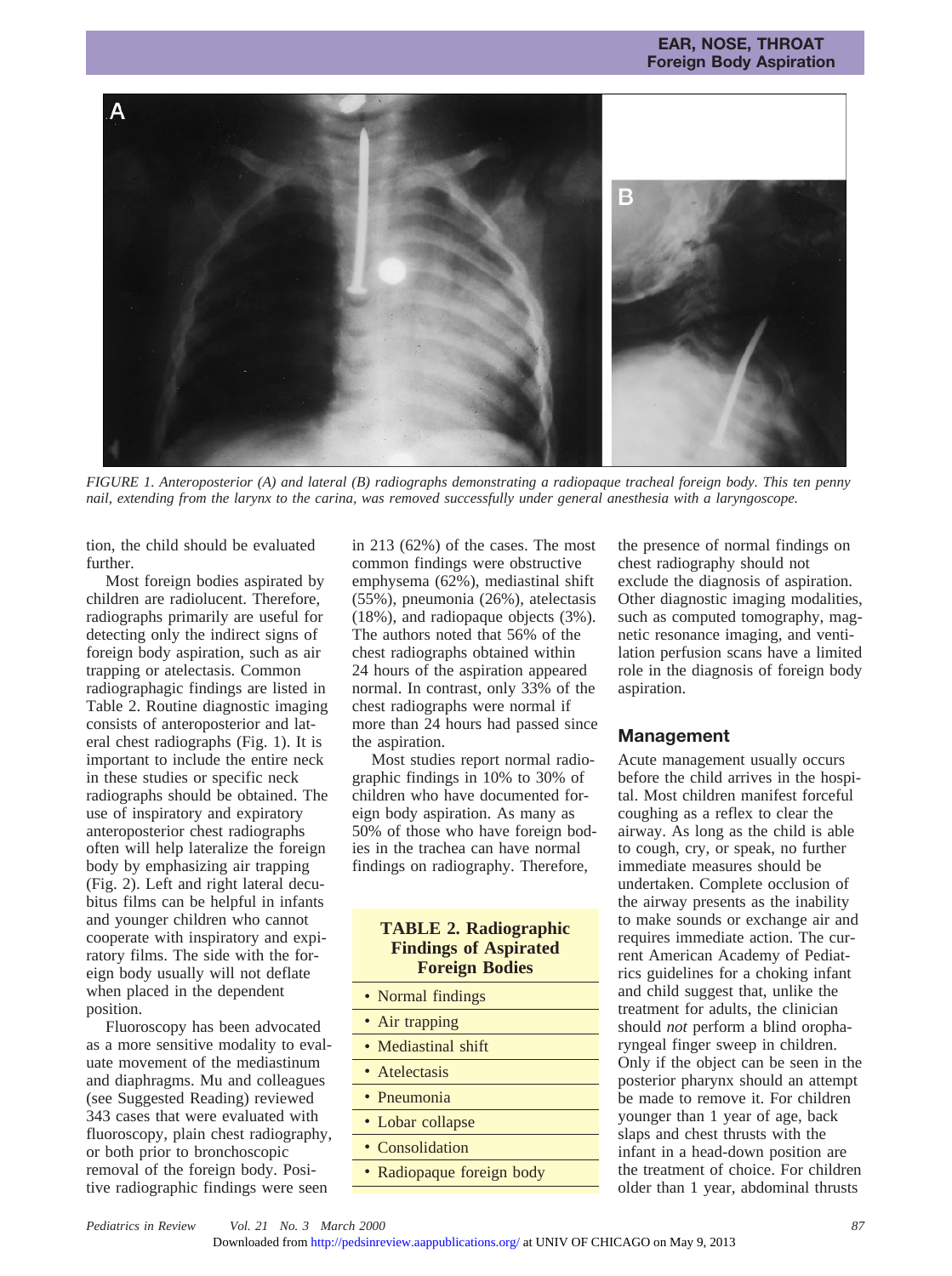#### **EAR, NOSE, THROAT Foreign Body Aspiration**



*FIGURE 2. A. Frontal radiograph of a 2-year-old boy who experienced a sudden onset of coughing. Air trapping in the right hemithorax is evident, with shift of the mediastinum to the left. B. Rigid bronchoscopy under general anesthesia revealed a peanut lodged in the right mainstem bronchus, which was removed successfully with a peanut grasper.*

(Heimlich maneuver) are recommended. These maneuvers are designed to force the diaphragm upward, which generates increased intrathoracic pressure and results in increased intratracheal pressure that expels the foreign body. Unfortunately, these techniques are not without complication. However, it is believed that with proper application (brought about through public education), these techniques can save many more children than can be injured.

Before the advent of bronchoscopy in the early 1900s, the mortality rate for foreign body aspiration approached 50%. Today, successful treatment with bronchoscopy has reduced this to less than 1%.

Improvements in surgical techniques, instruments, and modern anesthesia have allowed bronchoscopy to be effective in greater than 95% of the patients, with a complication rate of less than 1%. In 2000, the standard of care for children who have aspirated foreign bodies is extraction by rigid bronchoscopy, performed under general anesthesia.

Once the decision has been made to evaluate the child via bronchoscopy, he or she should be taken to the operating room quickly. Coordination with a skilled pediatric anesthesiologist is critical to the success of the procedure. It is important not to use positive pressure ventila-

tion, which could wedge the foreign body further into the airway or cause pulmonary hyperexpansion. After inducing general anesthesia and obtaining intravenous access, the patient's head is placed into the "sniffing" position. The surgeon then can insert the rigid, openchannel bronchoscope through which high-resolution optical telescopes and instruments may be passed. Use of the rigid bronchoscope allows the patient to be ventilated throughout the procedure and provides a larger working area through which various instruments can be passed. We believe that there is no role for flexible bronchoscopy to remove foreign bodies from the airway. On the other hand, flexible

bronchoscopy occasionally can be useful for diagnostic purposes in patients who have more chronic symptoms. Following removal of the aspirated foreign body, patients are admitted for observation, aggressive pulmonary toilet, and possible antibiotic and bronchodilator treatment. Most children are discharged within 24 hours of the procedure.

Rarely, some foreign bodies cannot be removed by bronchoscopy. In these instances, open thoracotomy is required. Such cases usually necessitate a bronchotomy to remove the object or resection of the lung parenchyma along with the foreign body.

It should be mentioned that there is *no role* for "inhalation and postural drainage," a technique of postural drainage, percussion, and isoproterenol inhalation that was introduced in the early 1970s by Burrington and Cotton. This technique was fraught with complications, including airway obstruction and cardiac arrest. Subsequent to publication of the original articles, several retraction articles were published advocating the use of rigid bronchoscopy as the treatment of choice for airway foreign bodies.

# **Complications**

Complications from airway foreign bodies are related directly to the timeliness of the diagnosis and treatment. If sudden complete airway obstruction occurs and the child does not receive immediate medical attention, cardiac arrest and death will follow shortly. However, the foreign body usually does not obstruct the airway completely; rather, it lodges in one or the other mainstem bronchus or a distal bronchus.

The most common complication associated with foreign body aspiration is pulmonary infection, the pathogenesis of which is related to either partial or complete obstruction of the airway that results in retained secretions and subsequent bacterial overgrowth. There are many cases in the literature of children who have been treated for recurrent pneumonia or lung abscess for many months before the correct diagnosis of airway foreign body was entertained.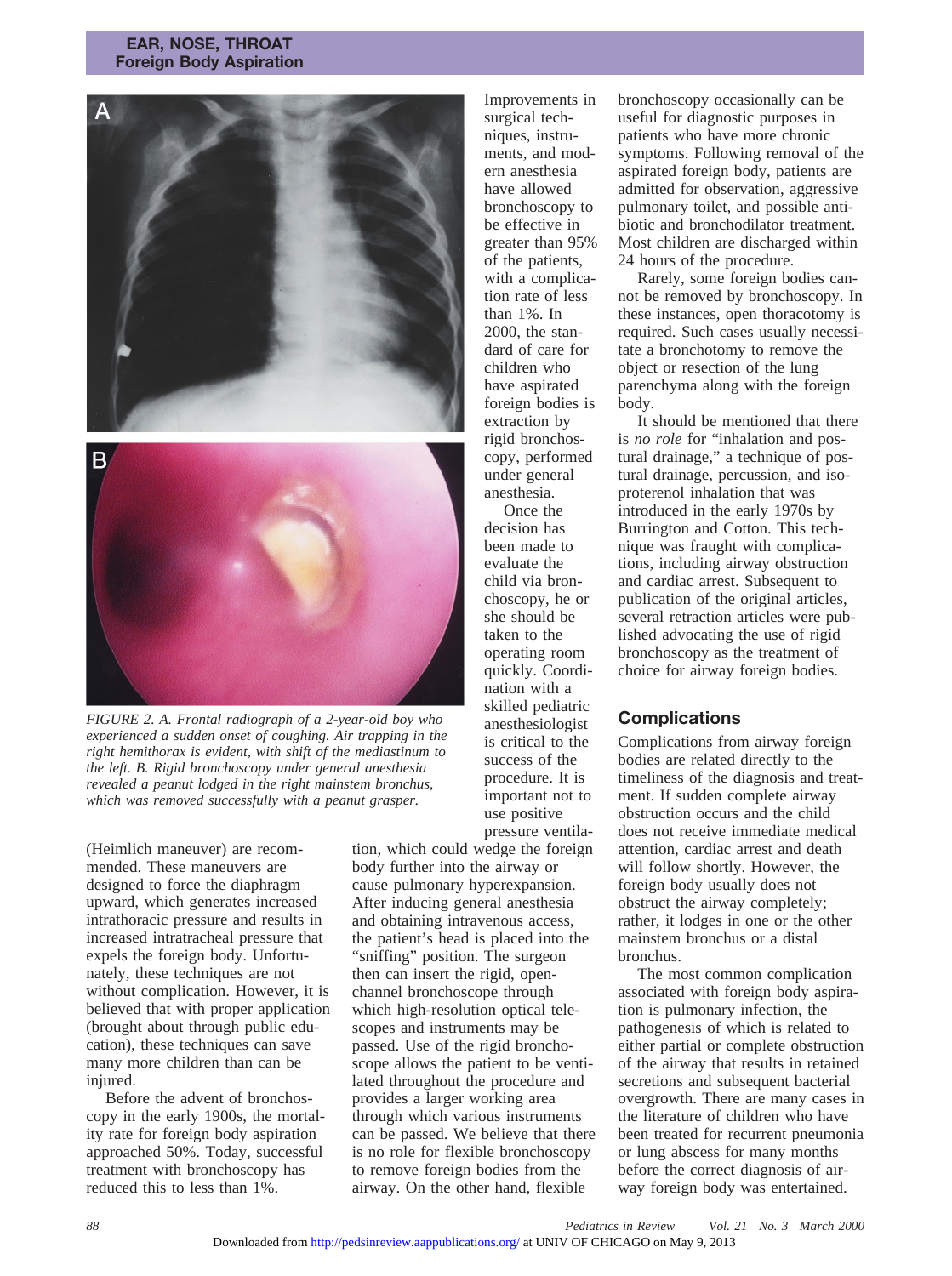Therefore, it is important to consider the diagnosis of foreign body aspiration in all children who have unexplainable pulmonary pathology, such as persistent lung infections, bronchiectasis, or new-onset asthmatic symptoms. In these instances, the use of flexible bronchoscopy may aid in the diagnosis. Acute expansion of a lung caused by a ballvalve foreign body may lead to respiratory symptoms or pneumothorax. Less common complications of chronic aspiration of a foreign body include perforation of the bronchial tree and fistula formation. In a recent multicenter study, Reilly and colleagues (see Suggested Reading) retrospectively reviewed the charts of 507 children evaluated for foreign body aspiration. The most common complications among children in whom the diagnosis was delayed were croup, pneumonia, pneumothorax, atelectasis, stricture, and perforation.

In an attempt to reduce these preventable complications associated with delayed diagnosis, many advocate the aggressive use of bronchoscopy in children in whom foreign body aspiration is suspected. Mantor and colleagues (see Suggested Reading) retrospectively evaluated the diagnosis and treatment of 76 patients in whom foreign body aspiration was suspected during the 1980s. Nine of the 76 patients had a delay in diagnosis prior to arrival at the institution and required longer hospital stays due to complications resulting from the retained foreign body. No foreign body was found in 9% of the 73 patients who underwent rigid bronchoscopy. There was no morbidity or mortality associated with the procedure. These authors concluded that a negative bronchoscopy rate of 10% to 15% appears to be acceptable to prevent the morbidity associated with the missed diagnosis of foreign body aspiration.

#### **Prevention**

As long as children have mouths and their world contains objects that fit into those mouths, foreign body aspiration will occur. The only way to reduce the number of associated deaths is through public education and legislation. As discussed previously, many of the objects commonly aspirated are foods, such as peanuts. Therefore, parents and caretakers should be educated by clinicians to withhold such foods until the child is old enough to chew them adequately. Additionally, they should be reminded to keep small objects such as pins and tacks out of their child's reach.

Further attempts to prevent aspiration injuries during childhood have been stimulated by federal regulations, led by the Consumer Products Safety Commission. The Small Parts Test Fixture, a federally mandated test to screen toy parts for potential ingestion by children younger than 3 years of age, is an example of recent legislation attempting to reduce aspiration injuries. This law defines specific dimensions of objects that pose potential aspiration risks. It requires that toy manufacturers clearly label their products when they contain small parts that may be aspirated. Only through such legislation and public education can aspiration injuries and deaths be prevented.

#### **Summary**

Foreign body aspiration accounts for a significant number of preventable childhood deaths each year in the United States. Fortunately, the number of deaths has declined over the past decade, but morbidity remains significant. This decrease has been attributed to better education of the public and stricter guidelines for toy manufacturers. Primary care physicians must help to educate parents

of small children about the potential for foreign body aspiration and ways to prevent it.

#### **SUGGESTED READING**

- American Academy of Pediatrics Committee on Pediatric Emergency Medicine. First aid for the choking child. *Pediatrics.* 1993; 92:477–479
- Black RE, Johnson DG, Matlak ME. Bronchoscopic removal of aspirated foreign bodies in children. *J Pediatr Surg.* 1994; 29:682–684
- Burton EM, Brick WG, Hall WD, Riggs W, Houston CS. Tracheobronchial foreign body aspiration in children. *South Med J.* 1996;89:195–198
- Cataneo AJM, Reibscheid SM, Ruiz RL, Ferrari GF. Foreign body in the tracheobronchial tree. *Clin Pediatr.* 1997;36:701–706
- Causey AL, Talton DS, Miller RC, Warren ET. Aspirated safety pin requiring thoracotomy: report of a case and review of the literature. *Pediatr Emerg Care.* 1997;13: 397–400
- Deskin R, Young G, Hoffman R. Management of pediatric foreign bodies. *Laryngoscope.* 1997;107:540–543
- Johnson DG, Condon VR. Foreign bodies in the pediatric patient. *Curr Probl Surg.* 1998;34:271–278
- Kosloske AM. Tracheobronchial foreign bodies in children: back to the bronchoscope and balloon. *Pediatrics.* 1980;66:321–323
- Mantor PC, Tuggle DW, Tunnell WP. An appropriate negative bronchoscopy rate in suspected foreign body aspiration. *Am J Surg.* 1989;158:622–624
- Mu L, HE P, Sun D. Inhalation of foreign bodies in Chinese children: a review of 400 cases. *Laryngoscope.* 1991;101: 657–660
- National Safety Council. *Accident Facts*. Itasca, Ill: National Safety Council; 1998: 10–32
- Reilly J, Thompson J, MacArthur C, et al. Pediatric aerodigestive foreign body injuries are complications related to timeliness of diagnosis. *Laryngoscope.* 1997;107:  $17-20$
- Steen KH, Zimmerman T. Tracheobronchial aspiration of foreign bodies in children: a study of 94 cases. *Laryngoscope.* 1990;100:525–530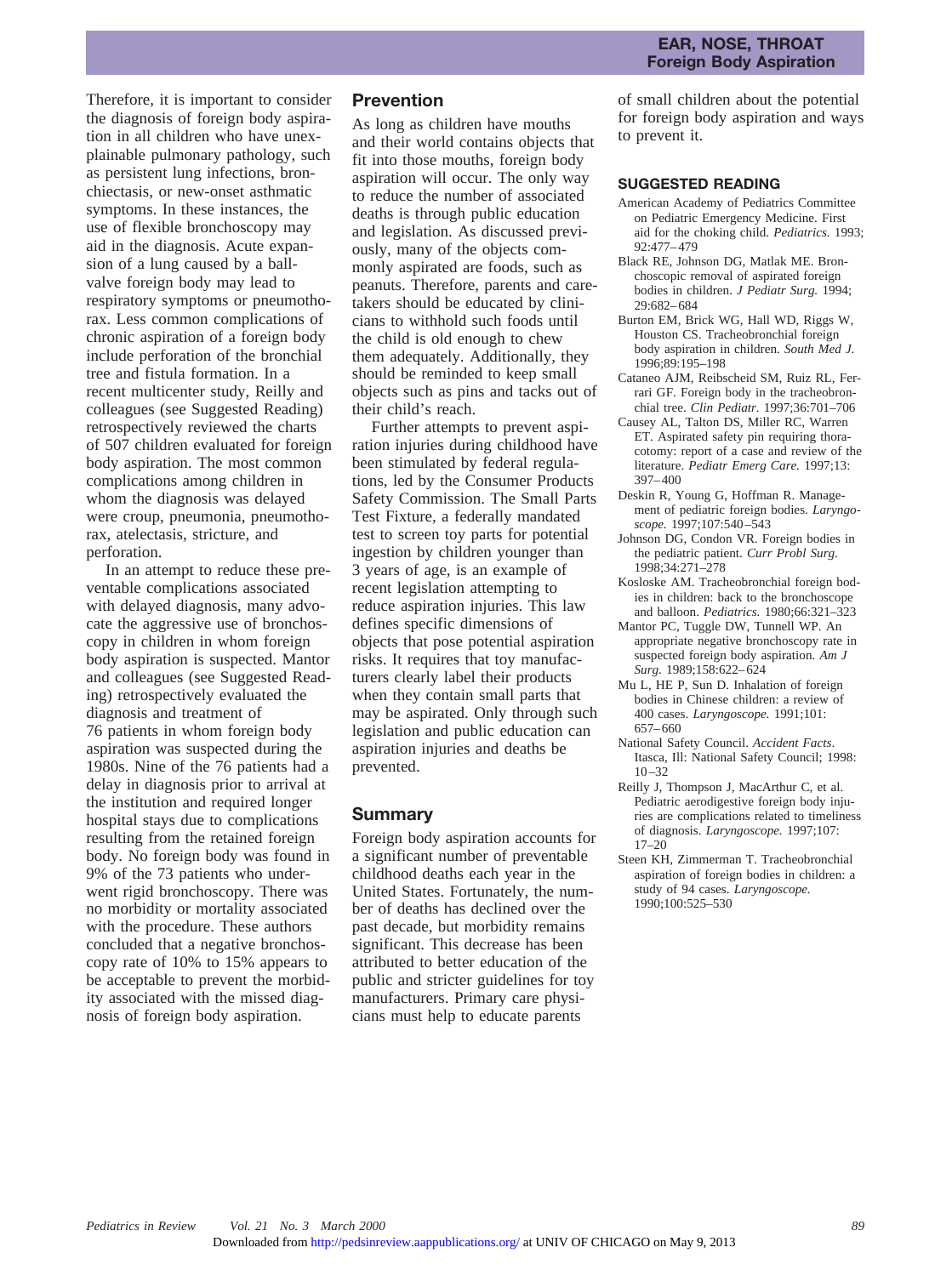## **PIR QUIZ**

*Quiz also available online at www.pedsinreview.org.*

- 9. Which of the following statements regarding foreign body aspiration in children is *true*?
	- A. Boys aspirate foreign bodies more frequently than do girls.
	- B. In most cases, a history of choking can be elicited.
	- C. Most cases of aspiration occur in children older than the age of 5 years.
	- D. Plastic toys are the most commonly aspirated objects.
	- E. The incidence of aspiration is higher down the right mainstem bronchus than the left.
- 10. A 2-year-old child is brought to your office with a history of choking after playing with her brother. She is in mild respiratory distress. You suspect foreign body aspiration. If you are correct, which of the following would you be *least* likely to see on a chest radiograph?
	- A. A mediastinal shift.
	- B. A radiopaque object.
	- C. Air trapping.
	- D. Atelectasis.
	- E. Normal findings.
- 11. You are working in the emergency department one night when a worried mother brings in her 11-month-old son with a complaint of acute onset of "breathing hard." There is no history of choking. He is in moderate respiratory distress with nasal flaring and subcostal retractions. There is no stridor, but bilateral faint wheezes are present. Air movement is fair, and oxygen saturation is 96% on room air. Administration of albuterol by inhalation provides minimal relief. Your *next* step would be to:
	- A. Continue albuterol and add oral steroids.
	- B. Obtain chest radiography with bilateral decubitus views.
	- C. Obtain inspiratory and expiratory films.
	- D. Place the patient on 2 L of oxygen and admit him for observation.
	- E. Take the patient to the operating room for immediate bronchoscopy.
- 12. Which of the following treatments has been shown to be *most* effective in reducing morbidity and mortality associated with foreign body aspiration?
	- A. Immediate flexible bronchoscopy followed by antibiotic therapy.
	- B. Inhalation and postural drainage.
	- C. Positive pressure ventilation.
	- D. Rapid administration of bronchodilators.
	- E. Timely use of rigid bronchoscopy followed by aggressive pulmonary toilet.
- 13. Which of the following is the *most* common complication of foreign body aspiration?
	- A. Bronchial perforation.
	- B. Bronchial stricture.
	- C. Pneumothorax.
	- D. Pulmonary infection.
	- E. Reactive airway disease.